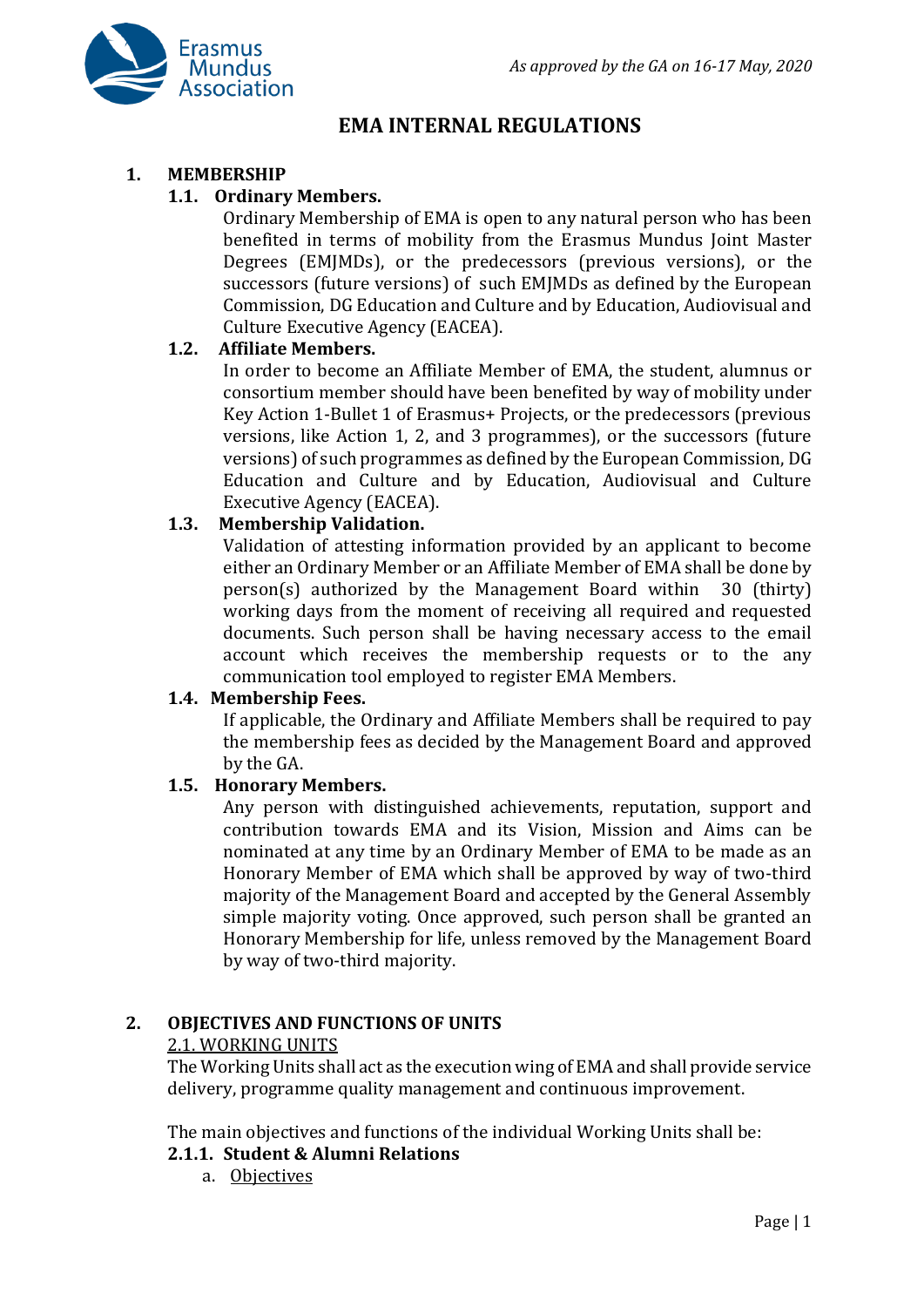

- To develop and maintain the relationship between EMA, current students and past students, i.e. the members, through the provision of products, services and continuous development;
- To strengthen dialogue on education, employment and entrepreneurship by providing professional networking opportunities, mentoring, conferences, trainings and educational seminars in order to develop leadership and professional skills of the EMA community;
- To engage students and alumni in projects that can strengthen the connection within the community;
- To assist the multiple programmes in promoting themselves, hence, improving upon existing relations with programme coordinators (in collaboration with the Partnership Development Unit).
- b. Functions
	- Develop and maintain products and services continuously;
	- Primary focus for students: mentoring, résumé & CV analysis, internship opportunities and professional development;
	- Primary focus for alumni: networking platform and opportunities, global leadership programs, professional opportunities;
	- For both students and alumni: event participation opportunities, general personal and professional development opportunities;
	- Develop, maintain and improve communication and relationships with programme coordinators;
	- Deliver training on soft-skills required for job applications and professional development;
	- Engage the community of students and alumni via activities and projects which respond to the aims and needs of EMA and various of its units, by providing a place of opportunity where students and alumni can share ideas and expertise;
	- Proactively engage with coordinators, academics and top researchers from different consortia and assist for appointment of Programme Representatives and their coordination;
	- Proactively engage with senior staff from universities, Higher Education ministries and the European Commission;
	- Facilitate meaningful dialogue between students and the coordinators from various programmes, for the improvement of previously identified concerns;
	- Maintain a central place to gather complaints and feedback, redirecting and/or assignment to respective units in charge;
	- Closely collaborate with the European Commission, to analyse and follow up on centrally filed complaints/feedback;
	- Regularly assess the financial and legal implications of activities of the unit.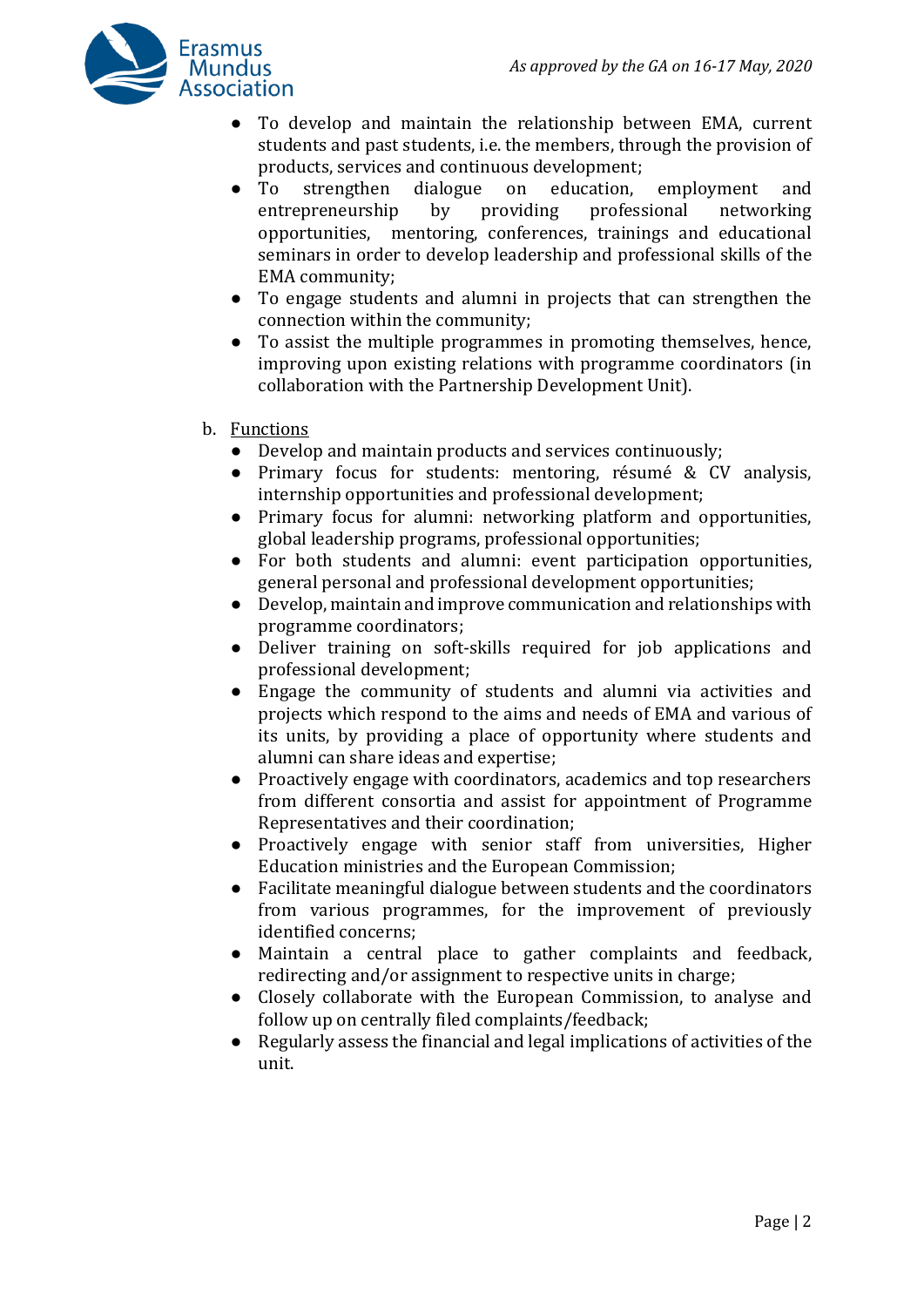

# **2.1.2. Policy and Quality Assurance**

- a. Objectives
	- To develop EMA's short, medium, and long term policy development, and the necessary documentation and processes for its implementation;
	- To ensure the excellence, quality and efficiency of the Erasmus Mundus programmes by conducting surveys on graduate impact, course quality assurance and degree recognition and other relevant surveys;
	- To facilitate a quality Erasmus Mundus experience for all students, regardless of their course and works in close collaboration with the Student and Alumni Relations Unit.

# b. Functions

- Develop EMA's short, medium and long policies, and the required instruments and/or tools for their implementation;
- Provide support to the policymaking process for future programmes and schemes (such as Erasmus+ 2021 - 2027);
- Monitor the quality of EMJMDs' (and any successor programme's) courses, in order to assist in maintaining the quality of the courses for all stakeholders involved in the programme;
- Offer support for EMJMD (and any successor) programmes during the accreditation and quality assurance process for new and existing courses, following the European accreditation approach;
- Assist of course coordinators and institutions/universities during the process of obtaining Bologna Process Diploma supplements for their courses;
- Contribute to the quality and efficiency of internationalization and jointness of the higher education sector;
- Assist students of EMJMDs' (and any successor programme's) courses with pressing quality issues, through the use of various tools (such as the Course Quality Student Services survey);
- Run and analyse the various surveys and provide support towards them;
- Compile student feedback of programmes, in order to maintain or improve its quality and collaborate with the Quality Assurance Committee of various Erasmus Mundus consortia;
- Strengthen dialogue on education, policy, environmental, social, political and economic development.

# **2.1.3. Outreach and Capacity building**

- a. Objectives
	- To promote the EMA brand and facilitate global networking at a regional level through partnerships with other Organizations and bodies
	- Capacity building that support the technical and institutional development of partners
	- To enable creation of chapters and teams (led by Country Representatives and Project Leaders) at campus, regional and national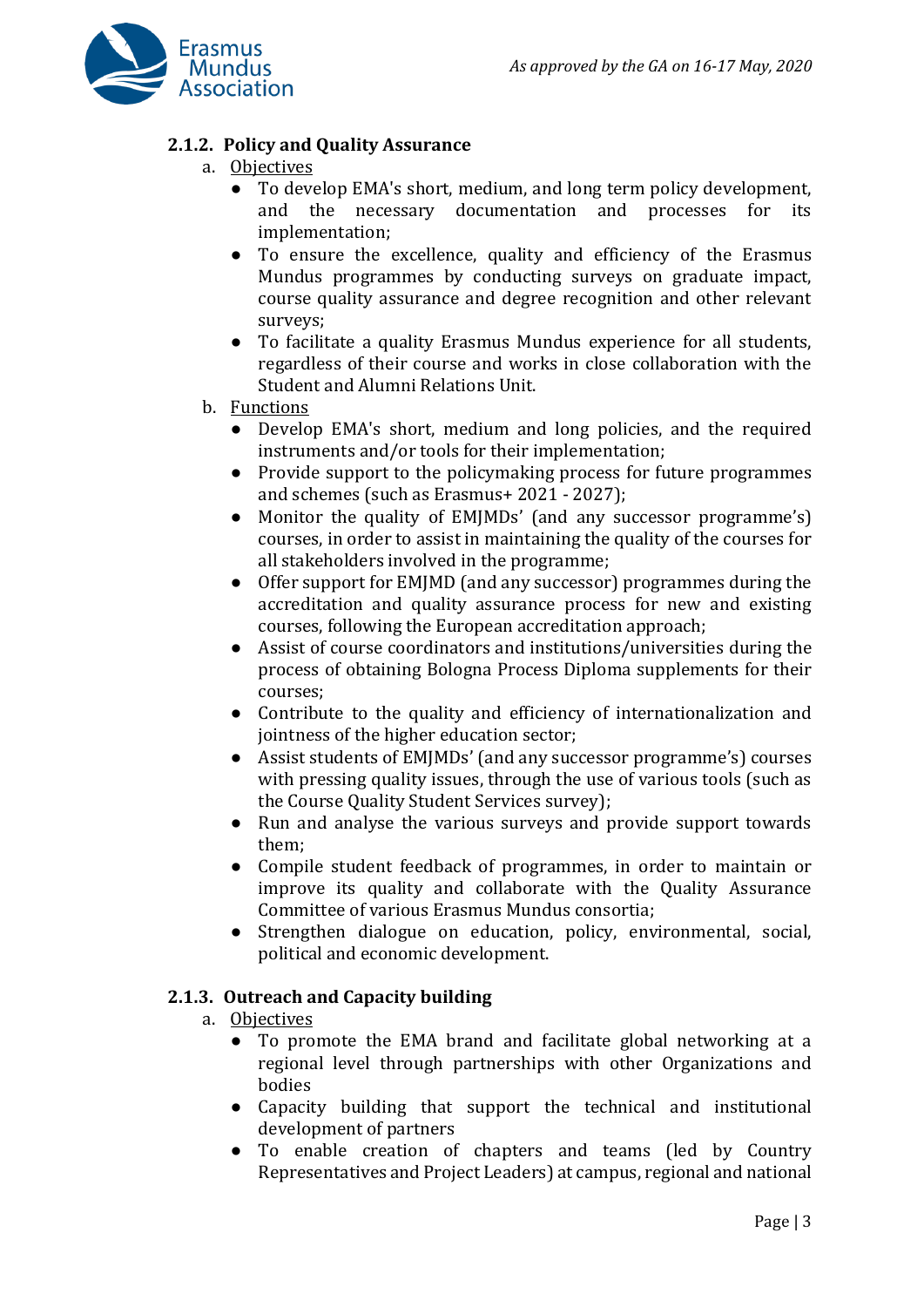

levels which will be in charge of bolstering EMA and promoting its Vision, Mission, and Aims at such level, throughout the world

- b. Functions
	- Promote EMA's brand, as well as cultural and academic cooperation;
	- Attract prospective Master and/or mobility students;
	- Establish local campuses in order to empower the Chapters, through a bottom-up approach;
	- Develop and enrich the implementation of activities at the operational level in order to make EMA more visible locally and abroad (i.e. outside the EU);
	- Lead the cultural development of the Association to ensure demonstrable values of inclusivity, responsiveness and innovation;
	- Building linkages and cooperation with international groups and local communities;
	- Design of calls for proposals and other related documents for the creation of networks, project teams and leaders;
	- To create appoint, manage and coordinate with the various Country Representatives of EMA;
	- Management of the pool of experts, monitoring of experts activities and design of trainings for network experts;
	- Organise and develop learning and interest based activities;
	- Establishment of Campus Erasmus across cities, countries and regions
	- Identification of needs and management of the unit for capacitybuilding actions;
	- Strategic development of key 21st century employment and empowerment skills.

# **2.1.4. Research & Innovation**

- a. Objectives
	- To steer EMA forward taking into accounts its research/scientific goals, such as relevant Sustainable Development Goals;
	- To focus on identifying adequate directions and opportunities as well as innovative areas for EMA projects;
	- To develop necessary strategic actions for EMA for successful project implementation;
	- Linking expertise across different EMJMD programmes and initiating close interaction with other alumni associations to further help EMA grow;
	- Review research activities of current EMJMD programmes and aim to strengthen the research activities of students;
	- To consider and review Horizon 2020, Erasmus+ and other relevant funding schemes and work towards them in coordination with the Project Support Unit.
- b. Functions
	- Pioneer the Research and Innovation Unit to develop global, regional and local projects;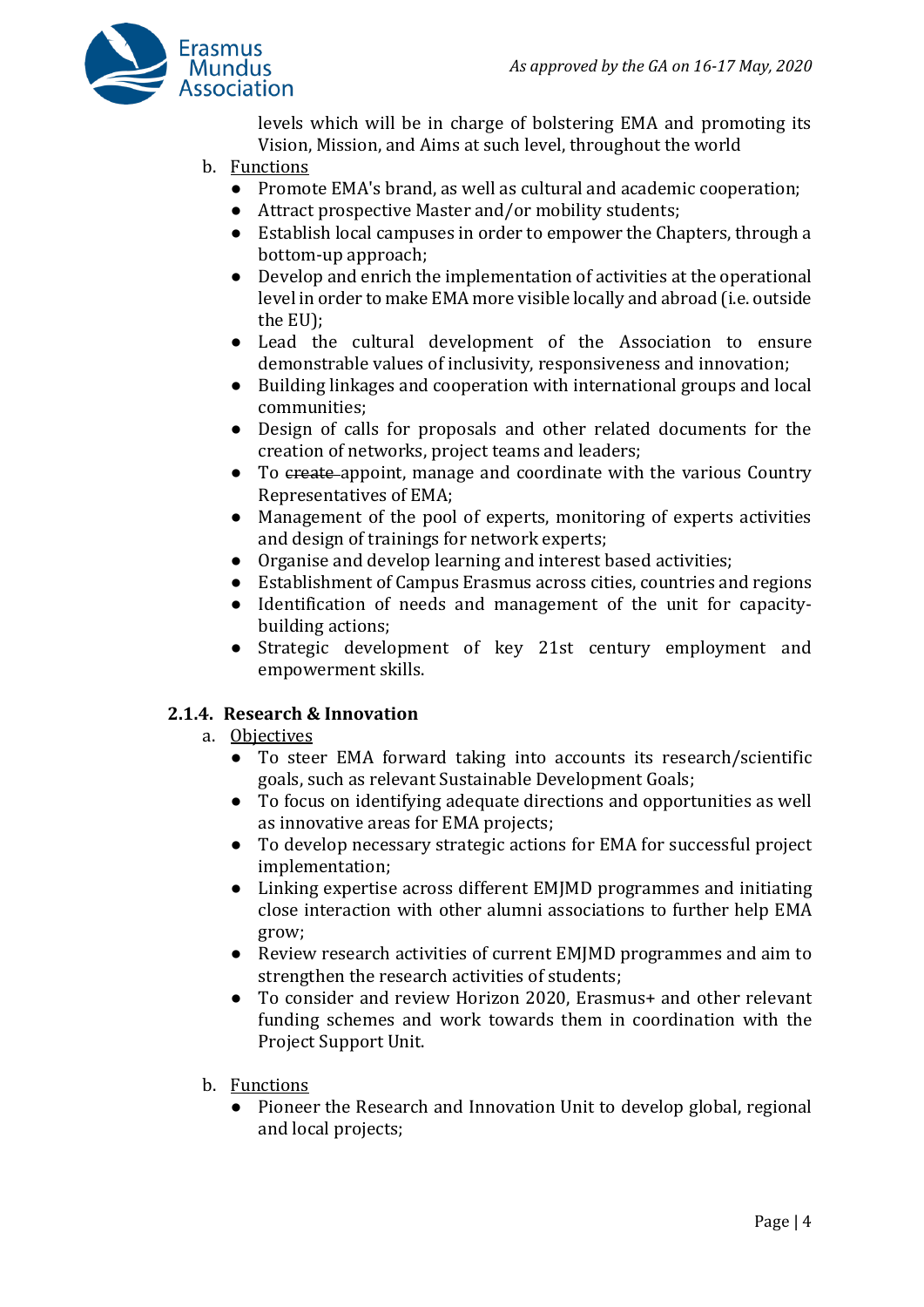

- Build a network of research and innovation contacts across EMA (linking like-minded as well as interdisciplinary courses) and drive the community towards research and innovation;
- Involve in the development of action plans according to EMA's Vision, Mission and Aims;
- Design, develop and manage the research and innovation agenda of key EMA priorities;
- Drive collaboration and innovative thinking in EMA to help support partnerships and organizational growth;
- Advise EMA leaders, team members and partners on new project directions;
- Build out a core team of go-to people within the R&D unit and devise a clear strategy for engagement and collaboration;
- ;
- Ensure that the implementation of projects are of the highest quality and relevant to the Vision, Mission and Aims of EMA;
- Support the Association and preparation of materials for meetings, events or other internal/relevant stakeholder engagement activities.

# 2.2 ADMINISTRATIVE UNITS

The Administrative Units shall together oversee and comply with internal and external procedural requirements required as per the laws and manage the resources working with EMA.

The main objectives and functions of the individual Administrative Units shall be:

# **2.2.1. Legal & Internal Affairs**

- a. Objectives
	- To ensure lawfulness of EMA's operation and activities;
	- To create and comply with all internal and external legal requirements
	- To create legal awareness among the Members;
	- To safeguard the Association's interest in relation to all parties, whether within or outside it, by guaranteeing conformity with all laws and regulations;
	- To oversee the creation and compliance of all internal and external administrative legal documentation.
- b. Functions
	- Ensure that EMA complies with all necessary legal requirements in Belgium (its headquarters), while maintaining and enforcing the corresponding appropriate and lawful operating conditions of the Association;
	- Develop and implement mechanisms to provide expert legal advice on multi-disciplinary and legal matters, involving issues relating to international and administrative law, such as GDPR, taxation etc.;
	- Provide legal advice on the interpretation and application of internal regulatory documents related to staff and/or financial regulations and rules and other administrative issuances; reviewing and providing legal advice on and clearing draft amendments to the staff/financial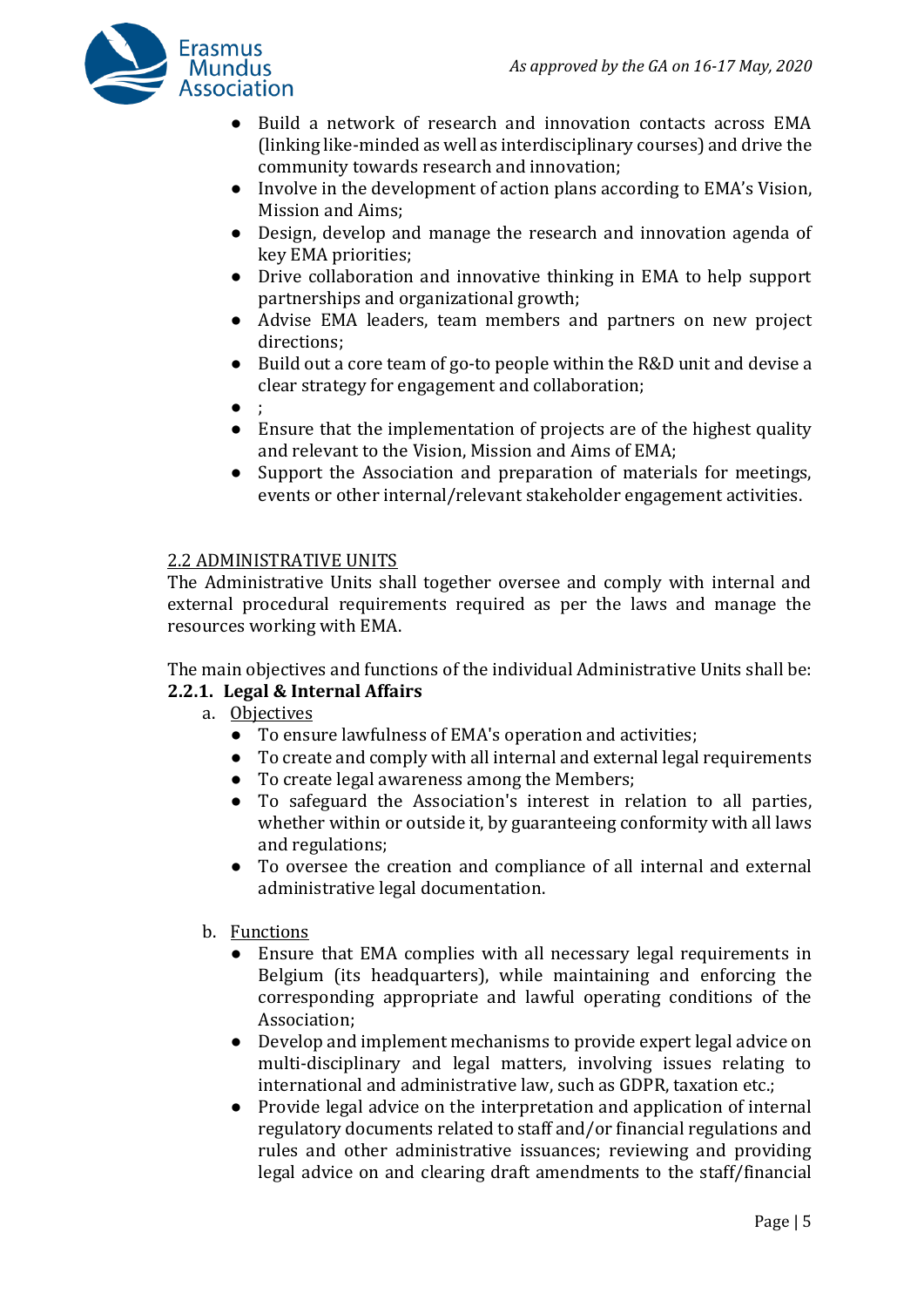

regulations and rules, subsidiary instructions and administrative issuances or amendments, verifying their consistency with the GDPR; providing legal advice on analyses and evaluations of human resources policies and practices;

- Develop and implement mechanisms to provide legal advice on and supporting the pursuit of investigations and disciplinary cases.
- Contribute with the administrative legal requirements and any thirdparty agreements of the association;
- Develop and implement mechanisms to provide legal advice and supporting the negotiation and settlement or, where necessary, the adjudication or arbitration of claims and disputes arising from operational activities of EMA, private third party or commercial claims and disputes arising from project contracts;
- Provide legal advisory services to the President/Vice-President, Directors of the Management Board and the Advisory Board on questions relating to the legal status of EMA and its officials, in particular the privileges and immunities applicable to the different executive structures or operational issues related thereto;
- Perform other tasks as required, such as chairing meetings and roundtables on legal issues; representing EMA at international, regional, inter-agency meetings, seminars and conferences on topics related to law; effectively coordinate legal advice throughout EMA; maintaining liaison with counterparts on legal matters;
- Handle the administrative legal requirements and any third-party agreements (such as, but not limited to, MOUs, internal legal guidelines, statutes, communications with notaries and/or lawyers) of EMA.

# **2.2.2. Finance Management**

- a. Objectives
	- To ensure accountability and maintain transparent administration of EMA's financial resources;
	- To manage the financial aspect of all strategic alliances and projects;
	- To oversee and provide financial assistance the Members.
- b. Functions
	- Build and manage the financial team. Drive the financial planning of EMA by analyzing its performance and risks; plan, organize, audit, account for and control the Association's finances (such as, but not limited to, honorariums, sponsorships, project or other grants, refunds, reimbursements), necessary for its continuous operations and activities;
	- Review, monitor and manage budgets for events and projects;
	- Manage and overseeing of transactions, receipts and invoices;
	- Produce financial reports/statements and any other required financial documentation;
	- Develop strategies that work to minimise financial risks.
	- Develop and oversee EMA's finance mechanisms/system;
	- Oversee all audit and internal control operations;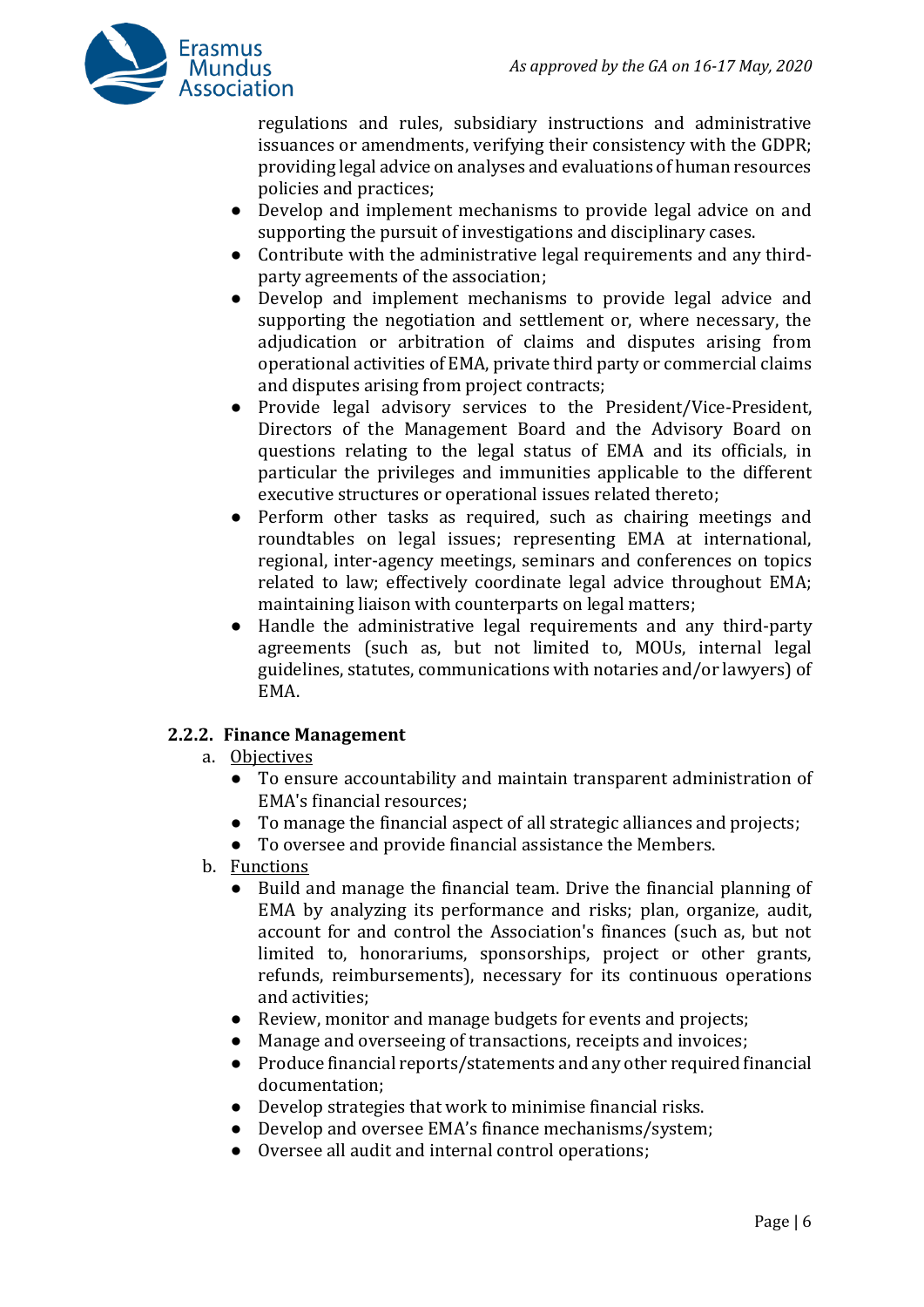

- Contribute towards the development of EMA's fundraising strategy and manage relationships with partners and investors;
- Assist the leadership in making strategic financial decisions for the sustainability of the Association;
- Conduct analysis to make forecasts and report to the Management Board;
- Ensure adherence to financial laws and guidelines;
- Retain constant awareness of EMA´s financial position and act to prevent problems.

#### **2.2.3. Talent Management**

- a. Objectives
	- To search, recruit and manage volunteers for Working Units, the Administrative Units and the Support Units
	- To assist in professionalizing the internal procedures and structure of EMA. It also includes a figure of an Ombudsman which both continuously professionalizes EMA in terms of procedures and structure and is in charge with investigating any misconduct in the Association, consequently recommending the application of any disciplinary procedure to member(s).
	- To improve the EMA volunteering system and to ensure that the volunteering experience with EMA is valuable for both, volunteers and the Association and that EMA has sufficient capacity to implement its strategy.
	- $\bullet$
- b. Functions
	- To focus primarily on recruitment and volunteer management, in conjunction with other units, to actively enlist, screen and select qualified candidates for open volunteer positions;
	- Recruitment process in conjunction and consultation with all other Units;
	- Support volunteer management, skills development, motivation & recognition of EMA's talent in conjunction with the Directors of all units;
	- Professionalize EMA from an organizational and procedural point of view, through the necessary development of standardized and guiding documentation;
	- Develop, and recommend the implementation (when necessary) of, any disciplinary processes;
	- Drive the talent management through EMA Volunteer Programme;
	- Monitor and evaluate the performance of EMA Volunteer Programme and talent management;
	- Responsible for fulfilment of EMA's talent and skills needs and volunteer capacity;
	- Design strategies to attract new volunteers in conjunction with EMA Management Board;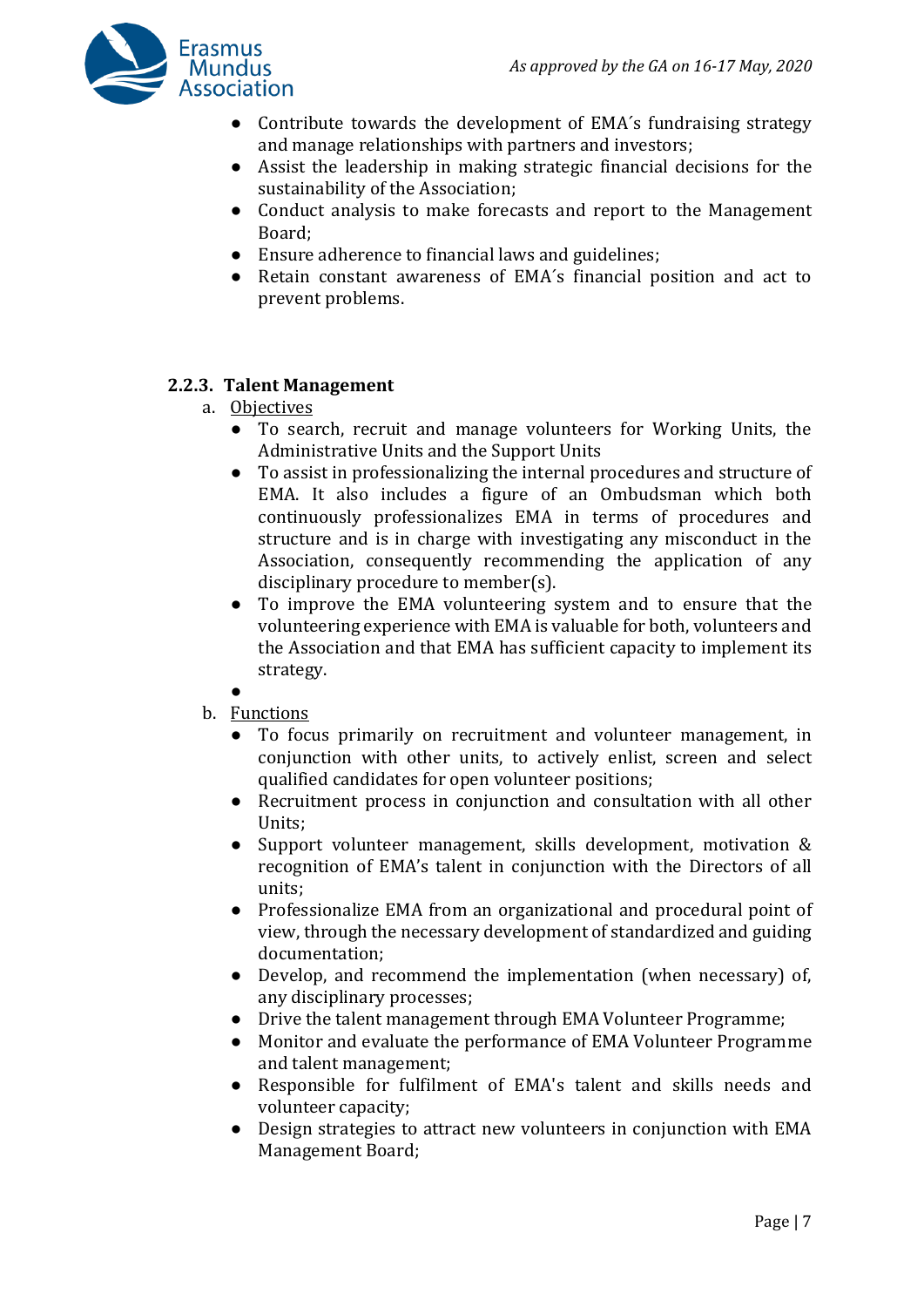

- Lead the promotion of learning culture across the Association and encourage good performance and values;
- Monitor existing recruitment practices and implement improvements/changes when necessary;
- Mediate conflict situations when they arise between volunteers.

#### 2.3. SUPPORT UNITS

The Support Units shall collectively handle support for EU and international projects, communications and information technology (IT), and partnership development for the whole Association and its divisions.

The main objectives and functions of the individual Support Units shall be:

# **2.3.1. Project Support**

- a. Objectives
- Have overall responsibility for administration and project management for EMA member projects involving external funding and partners;
- To be the link between EMA Management Board and the EMA Secretariat and coordinate EMA's involvement in various projects and external funding activities;
- To facilitate participation in projects under the EC and any other third party, by or on behalf of EMA which can enable EMA to raise funds or achieve any of the Vision, Mission and Aims of EMA;
- To manage and maintain the relation between EMA any other third-party organizations for participating in the joint projects;
- To provide possible guidance and support to EMA members to propose, develop, submit, implement and successfully carry out the projects backed by EMA, or their participation in other third party led endeavors;
- To provide EMA members with an opportunity to contribute to EMA, their respective EMJMD, and to society the personal skills, they have acquired through their participation in an EMJMD and contribute towards creating a valuable impact on the society.
- b. Functions
- Collaboration and relation management with third-party organizations, including Erasmus+ Students and Alumni Association (ESAA), Marie Curie Alumni Association (MCAA), Erasmus Student Network (ESN) and any other third party;
- Development, management and support for EMA member projects;
- Management and support for third-party projects that have the participation of EMA members;
- Overall responsibility for complete proposal development and execution of EMA member projects;
- Build mechanisms for project progress monitoring; preparation and processing of technical and financial reports;
- Monitor suitable European R&D&I funding schemes such as Erasmus+, Horizon 2020 etc;
- Build and manage the Project Support team and have a close link with the EMA Secretariat;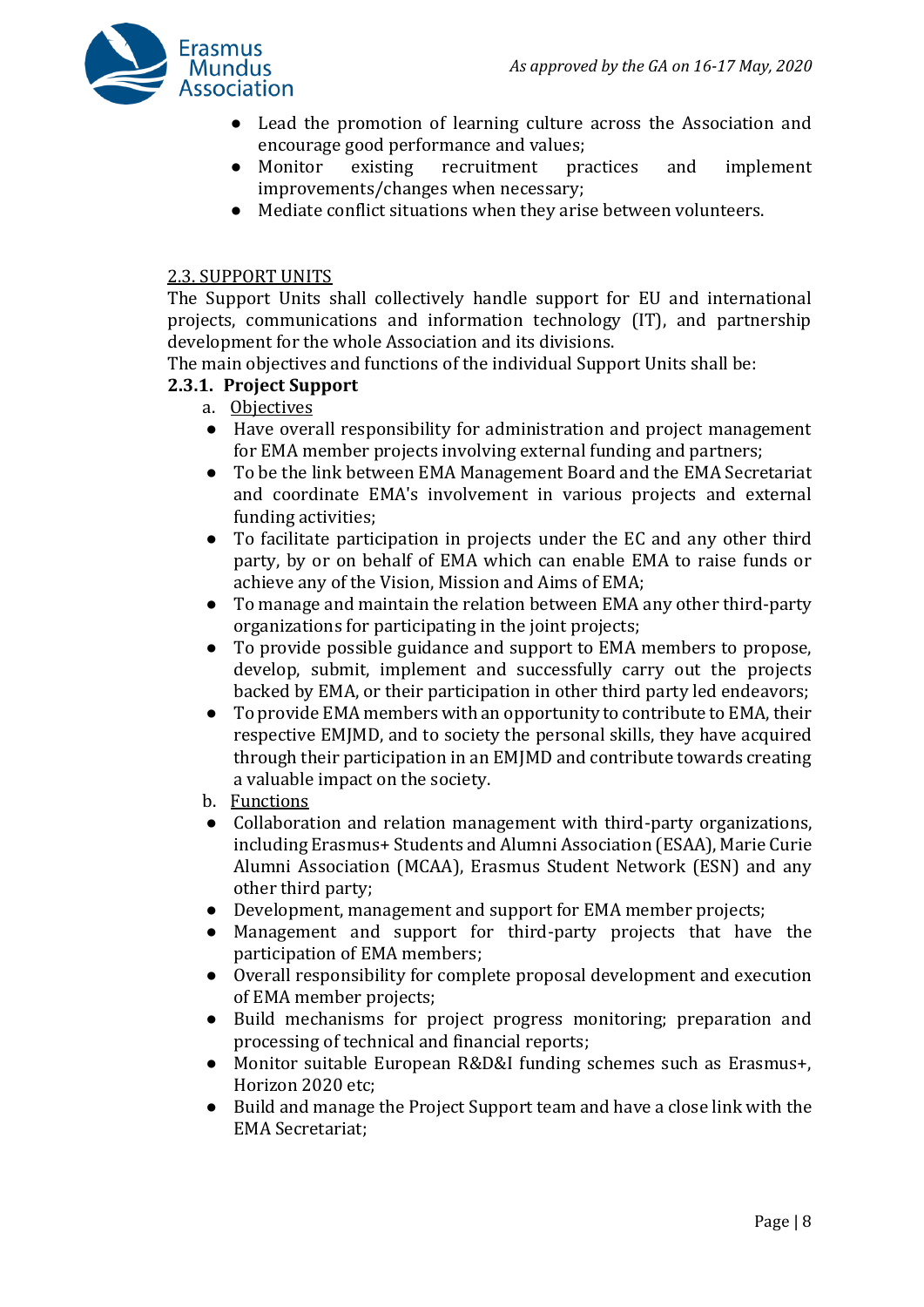

- Oversee the development and monitor the collection of information from partners, processing of written inputs and background documents; contribute to proposals structuring;
- Build strong communication with international project partners.

# **2.3.2. Communication & IT**

- a. Objectives
- To design, manage, maintain the EMA Brand;
- To disseminate information about EMA through any media format chosen by the Management Board;
- To coordinate and administer all internal and external communications (such as but not limited to e-newsletters, memos, publications, social media posts, blog posts, videos, etc.), in order to ensure coherence and consistency in EMA's messages;
- To administer management of various IT tools and solutions (e.g. Community Portal, online meetings platforms, webinars, project management tools, etc.) in support of EMA members in their use;
- To manage the website and social media handles and to create content for EMA;
- To work with all other Units towards the goal of building a strong EMA community.
- b. Functions
- Promotion of Erasmus Mundus and Erasmus+ Programs, and EMA through all media formats, to a global audience;
- Formulate communication strategies on priority issues and carry out communication campaigns to support the goals of EMA;
- Support in dissemination of information on the available EMA social platforms including but limited to the website, Facebook, Twitter, Instagram, LinkedIn and YouTube;
- Back-end management of all of EMA's present and future technological tools and solutions;
- Professionalize and improve EMA from a technological point of view;
- Develop the necessary guidelines for the correct and orderly usage of the different tools and solutions implemented throughout the Association;
- To be in sync with EMA Management Board in order to provide unity in the Association's communication strategy;
- Manage and coordinate team efforts, mentor team members' and ensure their motivation and engagement;
- To oversee consistency in the production of communication-related materials (website news, press releases, magazines, and Association's collateral);
- Design visuals for overall and specific marketing campaigns;
- To ensure syncing/synergy with the Partnership team for a common goal to increase the visibility of the Association and proactively involve EMA's brand in awareness building campaigns aligned with EMA Vision, Mission and Aims.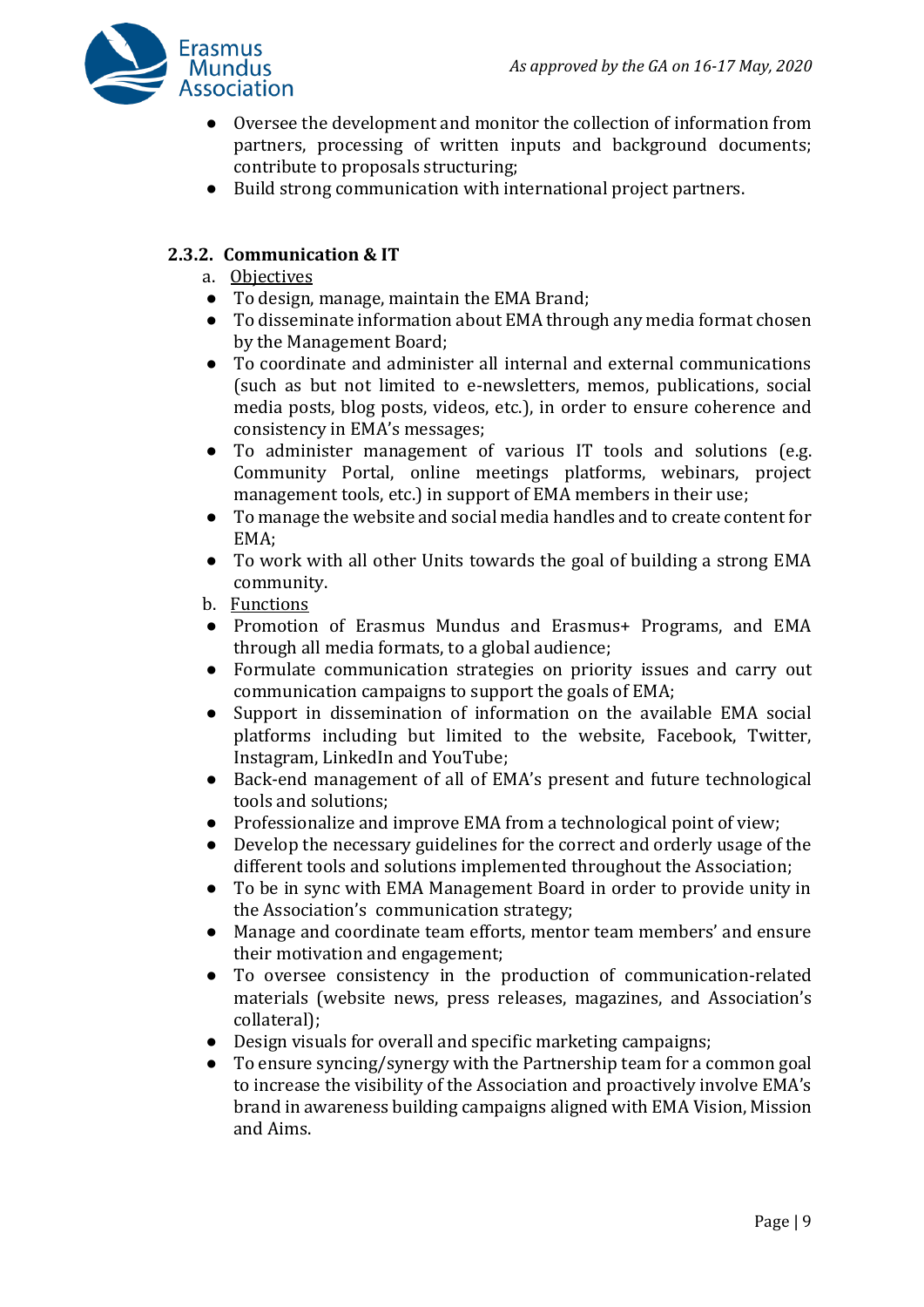

# **2.3.3. Partnership Development**

- a. Objectives
- To seek out relevant partners, sponsors, strategic alliances and any external stakeholders in line with EMA's Vision, Mission, and Aims as well as strategic objectives of EMA, and which may be beneficial to the Association;
- To manage these relations and serve as a communication conduit between them and EMA;
- Increase EMA's visibility in the corporate sphere by forming strategic alliances with business organizations;
- Support the long-term financial sustainability of EMA through sponsorships and partnerships;
- Form strategic alliances that will strengthen the relationships between EMA and its community; and strengthen EMA's identity within the community;
- Build and maintain strategic alliances with organizations with the intent to collaborate on projects.
- b. Functions
- Seek out compatible partnership and sponsorship stakeholders and alliances;
- Manage partners, sponsors and the corresponding agreements;
- Ensure the execution of partnerships in accordance with agreed terms;
- Support the Students & Alumni Unit in the development and nurturance of long-term partnerships with the consortia of various EMJMDs.

#### **3. WORKING UNITS, ADMINISTRATIVE UNITS AND SUPPORT UNITS**

- 3.1. The Director of the Units shall be appointed by the Selection Committee by way of a simple majority.
- 3.2. For the purpose of such appointment as a Director the factors which shall be considered by the Selection Committee may include relevant experience of the applicant, their statement of motivation, their previous involvement with EMA, experience in working within or with the Management Board previously, and other such factors as decided by the Selection Committee. The qualification required for selection, job profile and other such information pertaining to the position of the Director shall be notified by the Management Board and at least thirty (30) days shall be given to the Ordinary Members, eligible for the position to apply for the same.
- 3.3. Each of the Units shall have Team Members and Team Leads.
- 3.4. Every Ordinary Member of EMA may apply to become a Team Member or a Director of any of the Units by applying at the website of EMA or by responding to the notification as issued by EMA, in the manner as prescribed in such notification, which shall include selection criteria for EMA Members to apply to become Team Members or Director(s) of the Units in terms of roles and responsibilities, application requirements, eligibility criteria and conditions etc.
- 3.5. Every Affiliate Member of EMA may apply to become a volunteer in the Units by applying at the website of EMA or by responding to the notification as issued by EMA, in the manner as prescribed in such notification.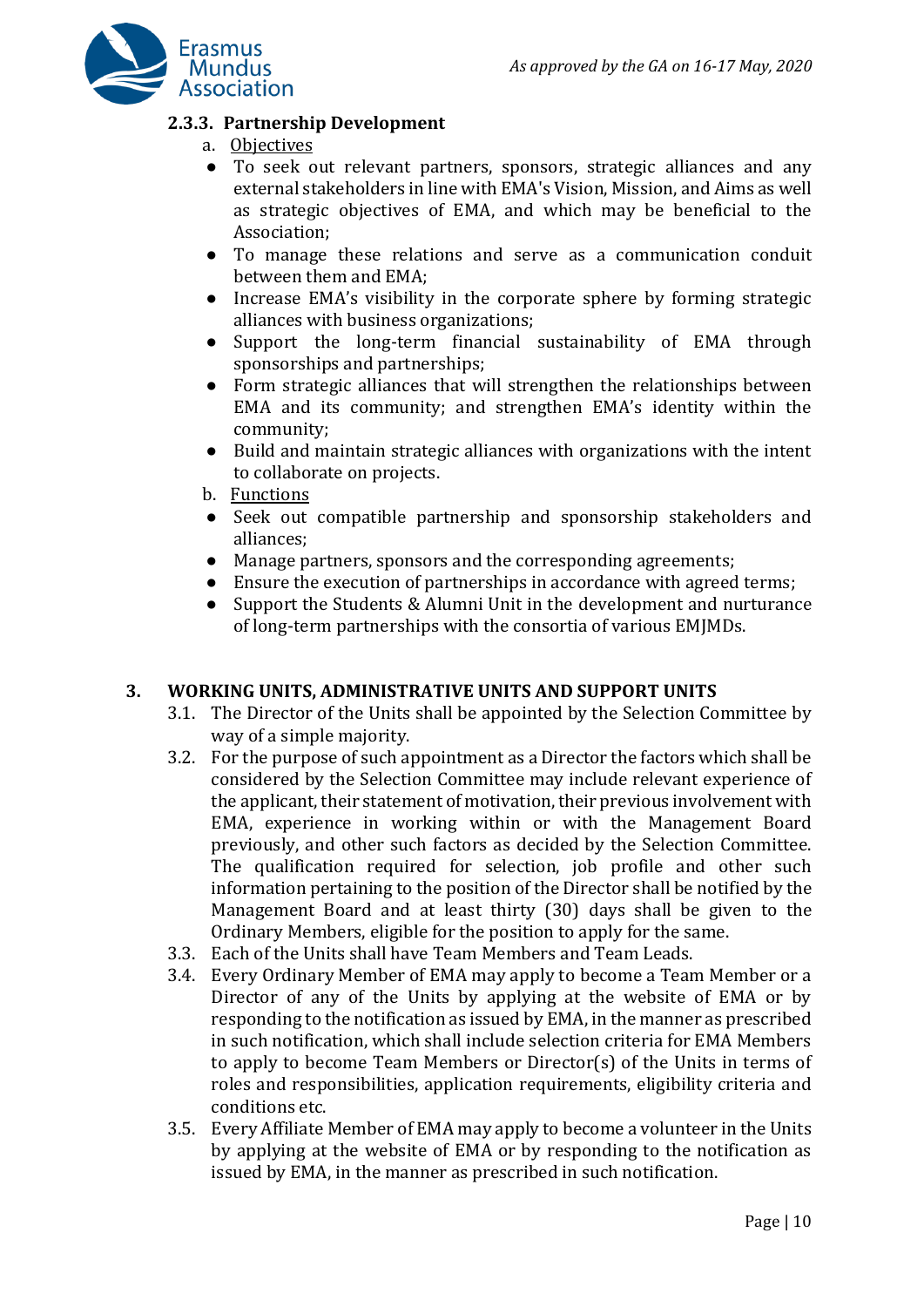

- 3.6. The Director of the Units shall have a mandate of two years (starting on 1st July immediately following the election of the President and finishing on 30th June two years later), unless removed by resignation or by the Management Board, or by the GA by way of a two-thirds majority.
- 3.7. The Director of the individual Units in consultation with the Management Board and in alignment with EMA's Vision, Mission, and Aims, shall decide the number of Team Members, Team Leads, sub-units and the composition of such sub-units.
- 3.8. Filling of vacant seats of Team Members and Team Leads of the Units has to be approved by the Director of the Unit in consultation with the current members of the Unit and the Talent Management Unit.
- 3.9. For the purpose of such approval as a Team Member and Team Lead the factors which shall be considered may include experience of the applicant, their statement of motivation, their previous involvement with EMA, and other such factors as mutually decided by the Director of the Unit in consultation with the current members of the Unit and the Talent Management Unit.
- 3.10. All the Units shall organize their work, working practices and procedures, internal team structures and nomenclatures shall be decided by the respective Director in consultation with the current members of the Unit. This shall include the division of the Units into smaller working groups, conducting team meetings, selection of the representatives for representing the Unit for internal and external meetings, committees of EMA, in the GA or for any other purpose as required by the Statute or the Internal Regulations.
- 3.11. If there arises a need to form a new Working Unit or Administrative Unit or Support Unit, the Management Board shall create a Provisional Unit, by way of a two-thirds majority, which has to be approved as a Unit in the next GA. Such Provisional Unit shall cease to exist either after the necessary needs are met with or if it is not approved by such GA.
- 3.12. A Provisional Unit shall be governed by the same regulations as that for a Unit, but shall not have any representation in the Executive Board or the GA, unless it is prescribed by the Management Board by way of two-thirds majority. Such right if prescribed shall have to be specifically approved by the next GA or the same shall cease to exist, even if the Provisional Unit is approved by such GA.

# **4. Management Board**

- 4.1. Decisions of the Management Board shall be made either during a meeting in person, an online meeting, online communication tools or through e-mail.
- 4.2. Decisions of the Management Board are only valid if the following conditions are fulfilled:
	- a. all members of the Management Board are informed at least five (5) days beforehand; and
	- b. at least two-thirds of the Management Board members participated in the vote.
- 4.3. Every member of the Management Board has a single vote, unless no majority either in favor of or against the motion can be reached. In that case, the President's vote counts double.
- 4.4. If a Management Board member's motion for a vote is seconded by another Management Board member, the vote has to be taken immediately.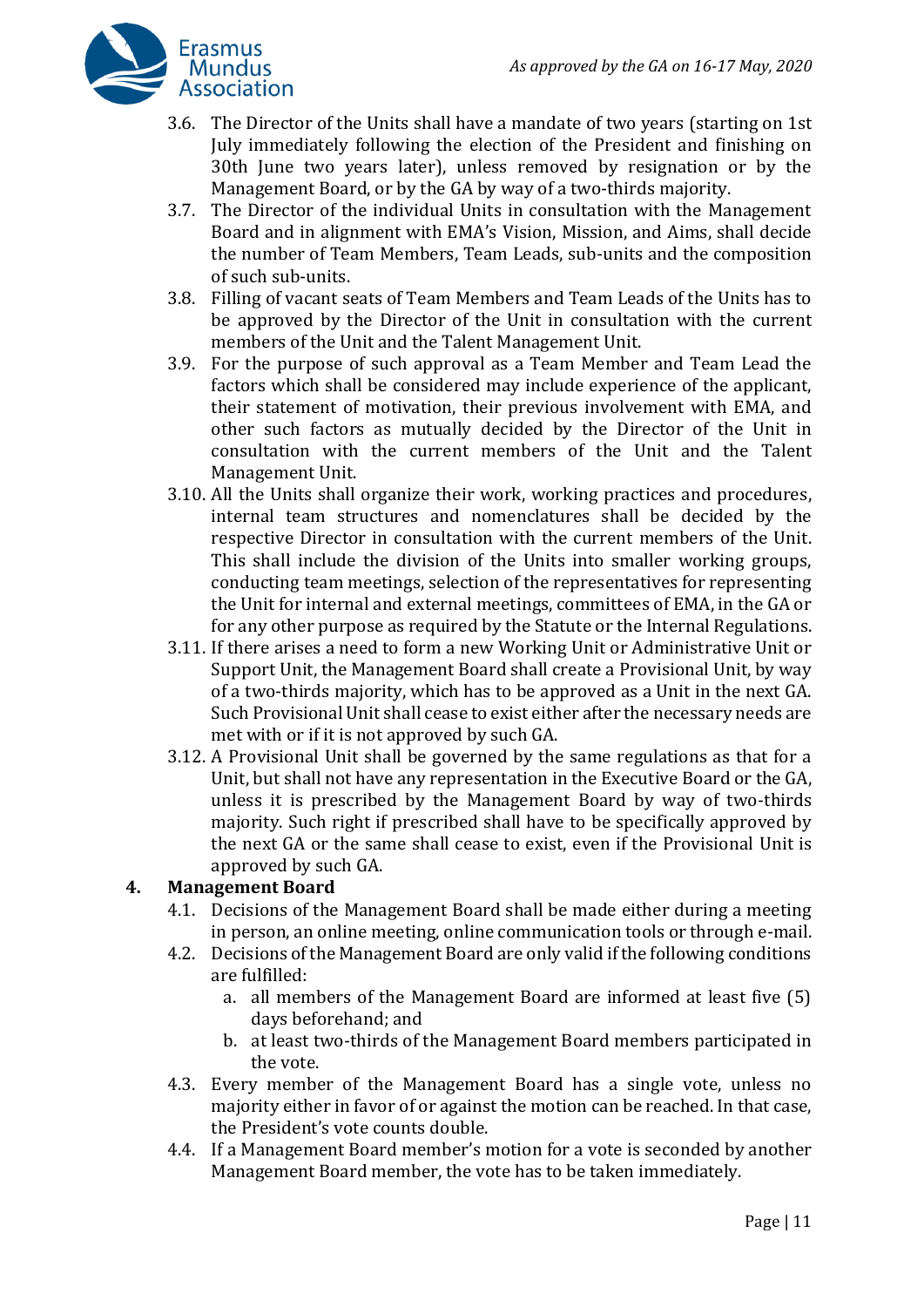

- 4.5. All formal decisions of the Management Board must be documented.
- 4.6. In case the President resigns or is removed from office, either
	- a. the Vice-President acts as President ad interim until the next GA, where a new President is elected, or
	- b. if the Vice-President refuses to act as President ad interim, the Management Board elects one among them to act as President ad interim until the next GA, where a new President is elected.
- 4.7. In case the Vice-President becomes President ad interim, resigns, or is removed from office, the Management Board elects one among them to act as Vice-President ad interim until the next GA, where a new Vice-President is elected.
- 4.8. In case another member of the Management Board becomes President ad interim, Vice-President ad interim, resigns, or is removed from office:
	- a. a replacement for this position is elected according to the Statutes and the Internal Regulations; and
	- b. his/her mandate will coincide with the remaining mandate of his/her predecessor.
- 4.9. The Management Board shall by vote select three members who shall together represent EMA internally and externally in all cases and without limit, including in all financial matters. The mandate of all such members with respect to representation of EMA shall be co-terminus with the mandate of the Management Board to which they belong.
- 4.10. The members of the Management Board shall include the Directors of the Working Units, the Administrative Units and the Support Units, who shall be deemed to be members of the Management Board for the duration of their appointment as Directors of the relevant units. Every candidate for membership of the Management Board shall have the opportunity to provide the Selection Committee with relevant supporting materials for their candidature.
- 4.11. EMA's President is directly responsible for the Working Unit, and the Vice-President, for the Administrative Unit of EMA as outlined in EMA Statutes (which might be modified based on actual circumstances and professional capacity of presidential elects).
- 4.12. The Support Unit will be managed simultaneously by the President and Vice-President, under the following division of responsibility (which is not fixed and might be modified based on actual circumstances and professional capacity of presidential elects):
	- a) President manages the Communications & IT sub-unit;
	- b) Vice-President manages the Project Support and Partnership Development sub-units.
- 4.13. Every member of the Management Board, save for the President and Vice-President, may be removed from office by a two-third majority decision of the Management Board.
- 4.14. Any member of the Management Board cannot hold an office in the Management Board, for more than two consecutive mandates. Provided that, in order to be appointed/elected for any subsequent term, the member of the Management Board will have to undergo the same application/election procedure, as any other Ordinary member applicant, as per the EMA's Statutes and Internal Regulations.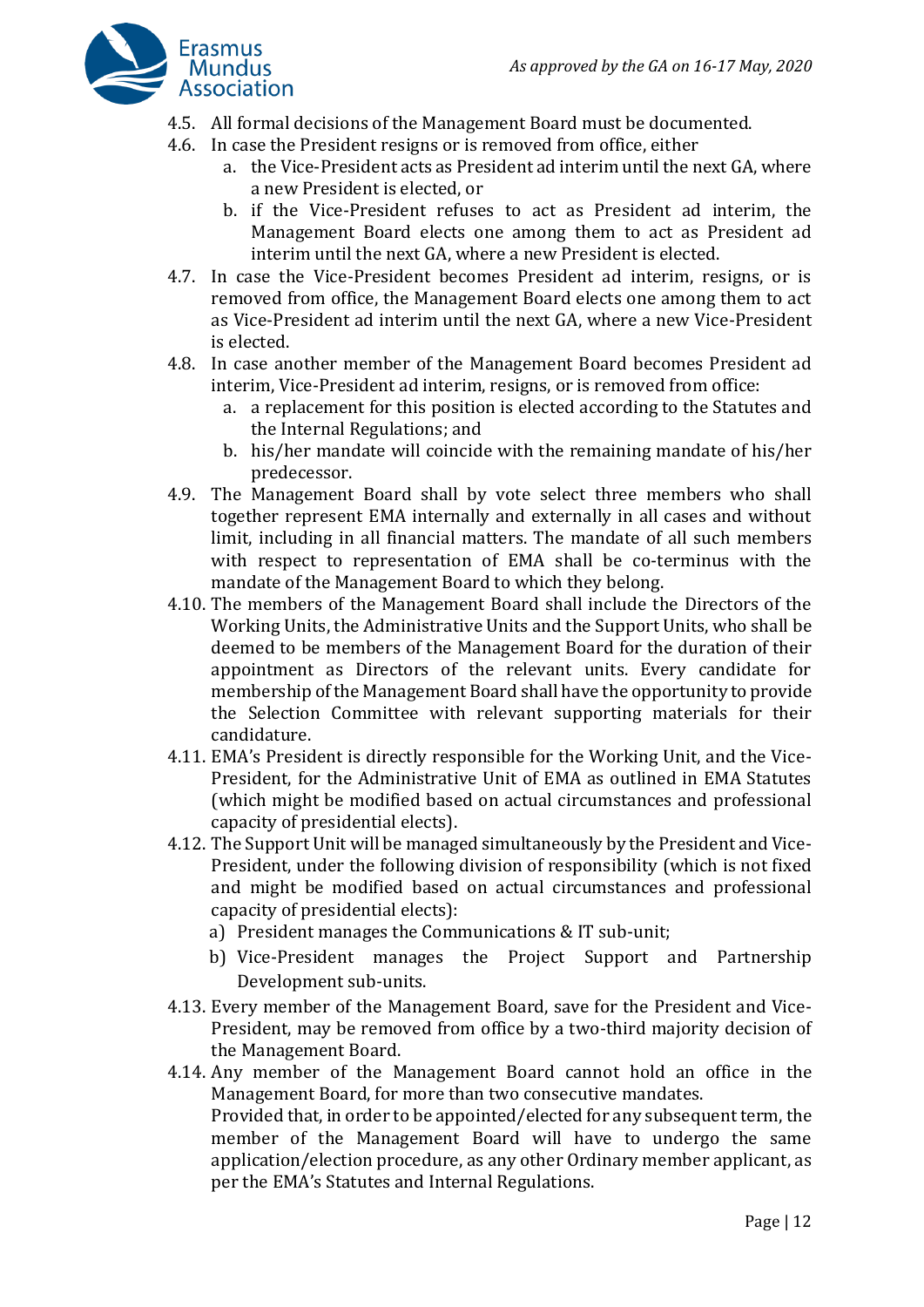

#### **5. Advisory Boards**

- 5.1. The Management Board may agree by majority to appoint individuals and/or organisations as part of the International Advisory Board to EMA.
- 5.2. The International Advisory Board shall be consulted for strategic and other advice in relation to the functioning of EMA. Their advice shall be nonbinding upon EMA but all units of EMA shall be encouraged to rely upon such advice in their functioning.

#### **6. General Assembly**

- 6.1. As the highest decision-making body of EMA and must be convened once every financial year, either physically or in absentia. It convenes every last Friday of May at the registered seat ("Primary GA"), or, if decided by the Management Board, the Primary GA may be convened at a different location and/or on another date, but before the last Friday of May, and should be called 30 (thirty) days prior to dates the Primary GA is held.
- 6.2. In addition to the Primary GA, an Extraordinary GA may be convened by EMA on a need-based ground as it may arise, called 10 (ten) days prior to the dates when it is held ("Extraordinary GA").
- 6.3. Both the Primary GA and Extraordinary GA shall be collectively referred to as the "General Assembly" or "GA".
- 6.4. the GA is responsible for establishing guidelines for the strategic development of the Association, both in response to suggestions by the Management Board and/or at the initiative of the General Assembly Attendees.
- 6.5. The GA is convened by the Management Board or in the other cases foreseen by the EMA Statutes and law.
- 6.6. The Management Board can also, if requested in writing, specify the items and proposals to appear on the agenda, of at least 100 (hundred) Ordinary Members, convene the Extraordinary General Assembly.
- 6.7. GA Attendees
	- a. The Management Board shall publish an invitation to participate at the GA to all the Members on the website/social media platforms or community portal, whichever is/are applicable.
	- b. The Management Board decides on and compiles the final list of Members attending the GA, either fully funded, partially funded, or selffunded on a merit basis.
	- c. The selected Members shall be called as the GA Attendees.
	- d. The non-EMA Members invited to attend the GA will be considered as observers without any voting rights or decision power. The Management Board may decide on the funding the non-EMA Members attendance of the GA according to EMA's strategic goals and needs, and budget available.
	- e. Only Ordinary Members are eligible to vote at the GA.
- 6.8. Agenda and Proposals
	- a. Agenda items to be put on the agenda of the GA can be submitted by an Ordinary Member.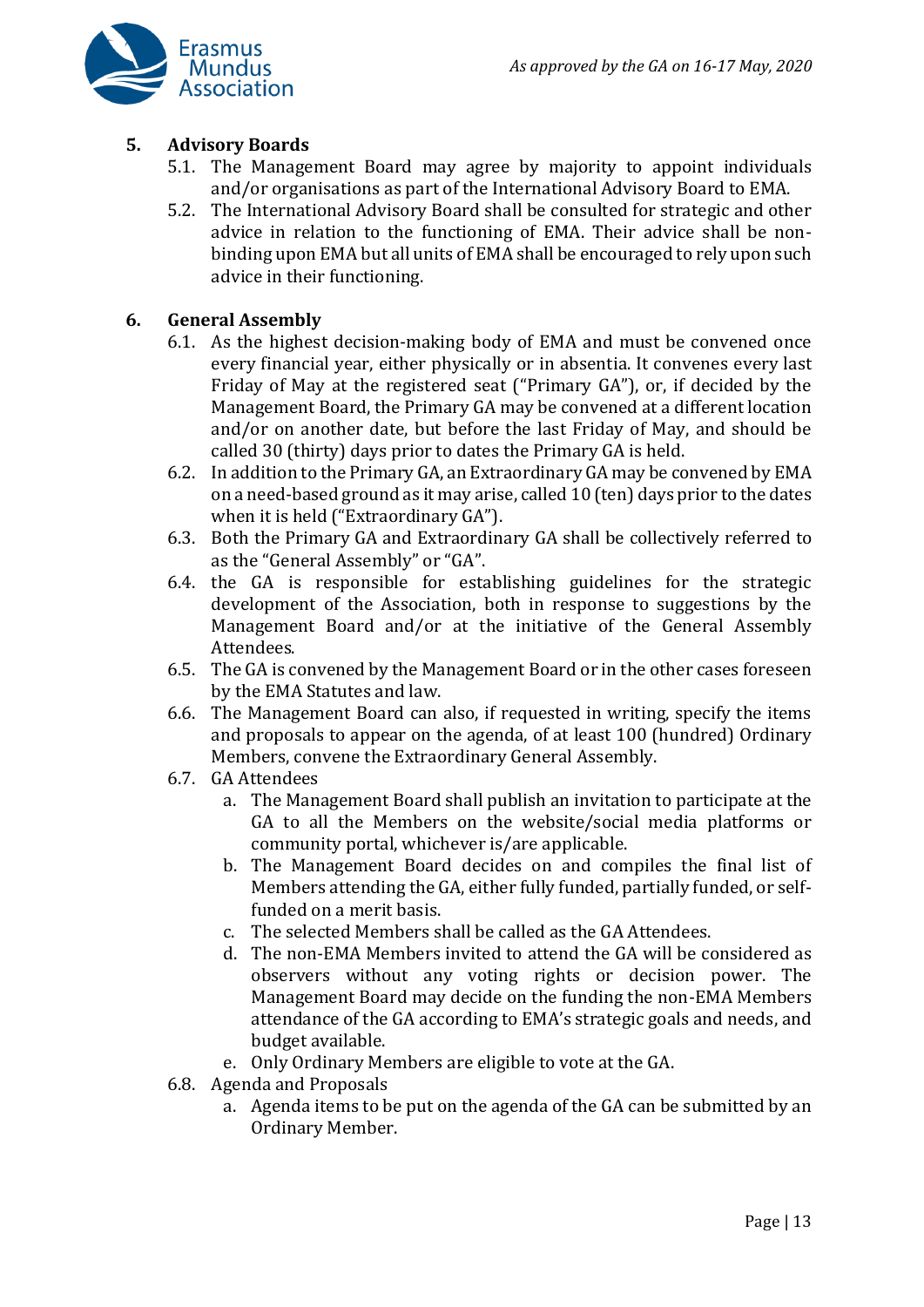

- b. Proposals have to be provided at least thirty (30) days before the Primary GA and fifteen (15) days before the Extraordinary GA (as defined in the EMA Statutes).
- c. Proposals should be sent in writing to the Management Board.
- d. The Management Board may specify formal requirements on the submission of the agenda items to be published on the official website and/or social media
- e. The Management Board votes on each proposal by simple majority for them to be included in the Agenda of the GA.
- f. No resolution shall be passed at the GA on matters which do not appear on the agenda except for:
	- i. a resolution convening an Extraordinary GA; or
	- ii. the setting up of a special audit.

#### **7. Voting**

- 7.1. Voting herein refers to both, voting on the agenda and proposals and for the purpose of election of President and Vice-President.
- 7.2. Voting can be conducted either at the Primary GA or Extraordinary GA or by any other means if informed to all the Members at least thirty (30) days in advance.
- 7.3. Votes are counted according to the "1 member 1 vote" principle.
- 7.4. Voting can be exercised via proxy submitted at least five (5) business days before the GA takes place to ensure due verification of such document in accordance with the applicable law.
- 7.5. The votes are issued by either:
	- a. a call out;
	- b. a show of hands;
	- c. exchange of emails or organised e-polls in case of the GA in absentia;
	- d. a secret ballot if requested by at least one-third of the members presented. In such a case the Management Board is responsible for preparing the voting ballots for each agenda item.
- 7.6. Blank votes, invalid votes and abstentions shall not be counted.
- 7.7. If any voting happens online, a call shall be made to the Ordinary Members for registration on EMA web portal (or any portal as decided by the Management Board) to register as a voter.

#### **8. Elections of President and Vice-President**

- 8.1. An Ordinary Member has the right to apply as a candidate for President or Vice President and vote in the elections during the General Assembly, in the manner as prescribed herein:
	- a. An Ordinary Member must meet the minimum qualification criteria set by the Management Board published at least 20 (twenty) days prior the Elections launched;
	- b. Preliminary voting is carried out on EMA web portal (or any portal as decided by the Management Board) at least ten(10) days before the Primary GA to shortlist 2 candidates to be voted upon at the GA.
	- c. If the Elections are being conducted only by way of Extraordinary GA, then the voting shall be online on EMA web portal (or any portal as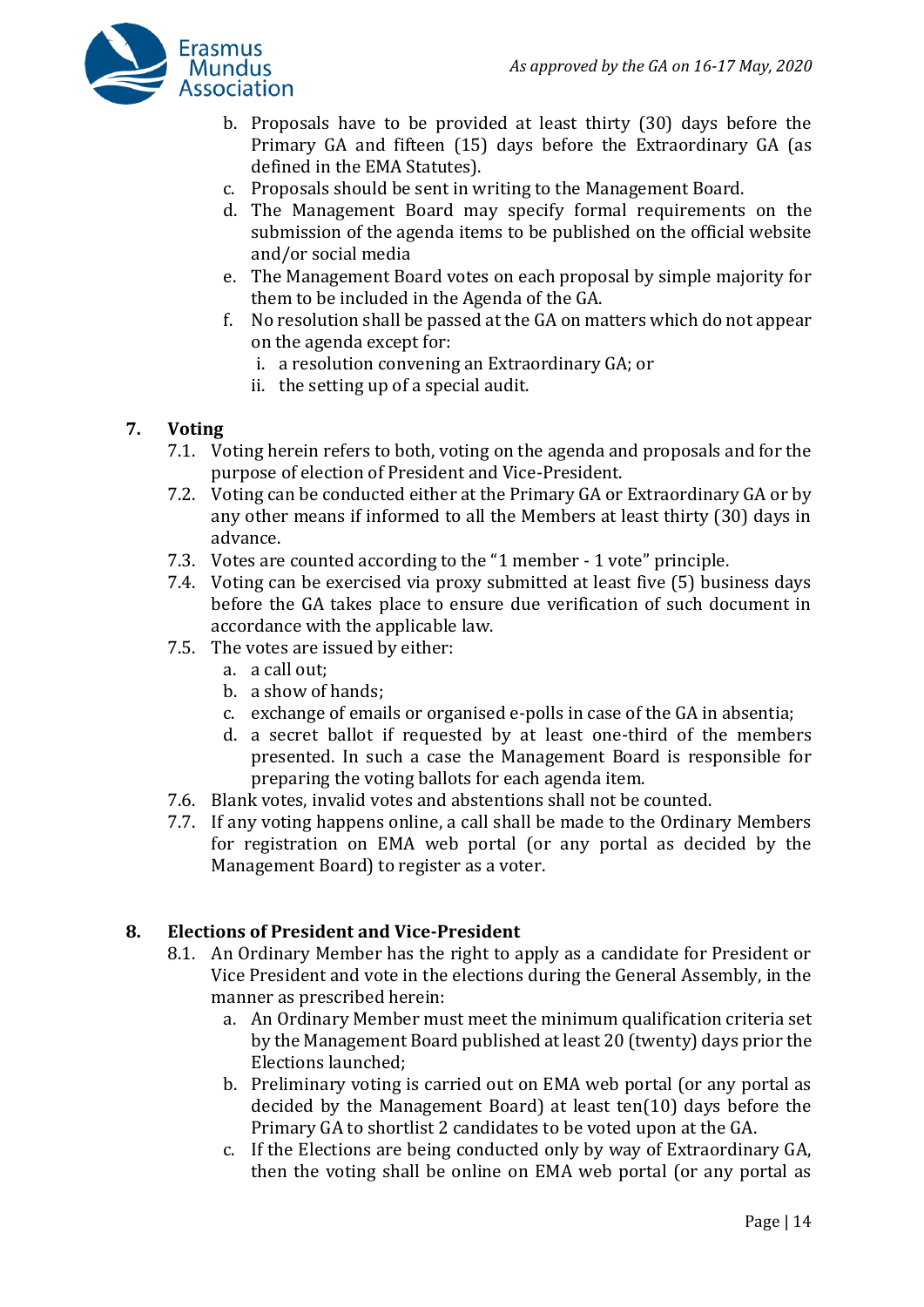

decided by the Management Board) over a period of four to five (4-5) days. At the end of the voting by the registered voters, if there is a tie or a difference of less than 5% in the vote count of the top two candidates, then a second round of voting shall be conducted for such top two candidates. The second round shall be conducted within 24 hours and the registered voters shall be given 24 hours to vote for electing the final candidate.

- 8.2. Both the President and the Vice-President can be removed by the GA by way of two-third majority voting on such proposal if submitted in advance before the GA.
- 8.3. Should the President be unavailable or incompetent during his/her office, the GA decides on removal of the President, and the Vice-President acts for the President until next elections are held.
- 8.4. Any Ordinary Member can be appointed as President or a Vice President for only one term and cannot be appointed to the same office again.

#### **9. Selection Committee**

- 9.1. There shall be a pool of independent experts from which a Selection Committee may be formed on ad hoc basis together by the incumbent President and incumbent Vice-President consisting of at least three (3) members for the purpose of selection of any Team Members and for a Director of any Unit.
- 9.2. The pool of experts will consist of persons (from similar organizations, industry, academia, government or non-government institutions etc.) nominated by any Ordinary Member and confirmed by way of a simple majority by the Management Board. The pool shall also include the members of the incumbent Management Board.
- 9.3. A Selection Committee shall also be formed for the purpose of overviewing the elections of President and Vice President having a limited role of ensuring fair and transparent elections.
- 9.4. The Selection Committee shall be assisted by active EMA volunteers for the purpose of any selection or election.

#### **10. Modifications to the Statutes/Internal Regulations**

- 10.1. Any proposal requesting a modification or amendment to the Statutes and/or Internal Regulations must be submitted in writing to the Management Board as the agenda item of the GA in compliance with the present Internal Regulations.
- 10.2. The Management Board may specify other formal requirements on the submission of such proposals.

#### **11. Miscellaneous**

11.1. EMA is a member of the Erasmus+ Students and Alumni Association, hereafter called "ESAA". EMA will have a liaison to ESAA. Each position has a one-year term with a two-term limit. The Director of the Project Support Unit shall be ESAA liaison member (for EMA), who can appoint either the President or the Vice-President as his/her deputy or substitute if necessary.